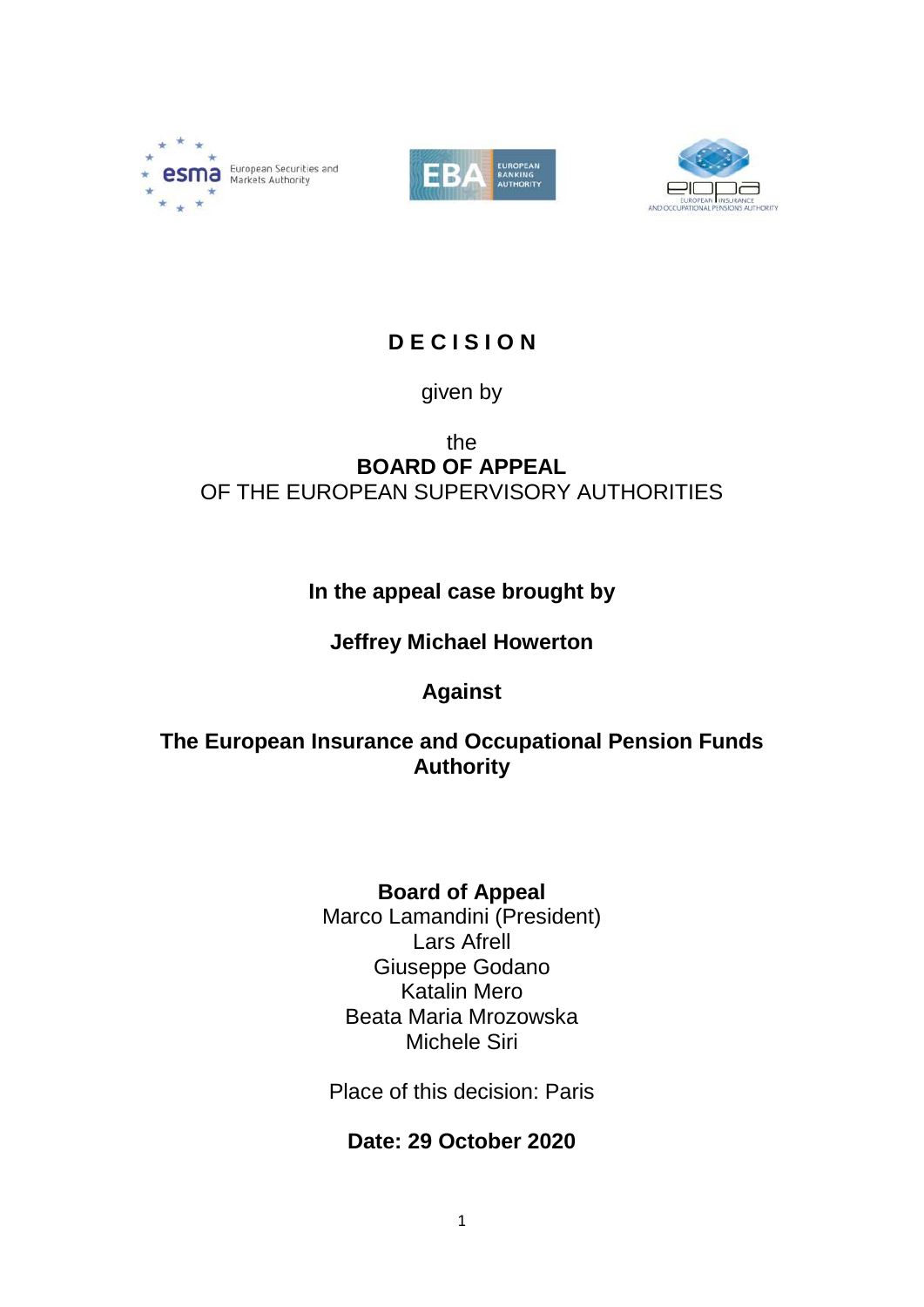#### **APPEAL under Article 60 of Regulation (EU) No 1093/2010, Regulation (EU) No 1094/2010 and Regulation (EU) No 1095/2010 of the European Parliament and of the Council (the "ESAs Regulations")**

1. This is the decision of the Joint Board of Appeal of the European Supervisory Authorities on the appeal filed by the appellant Jeffrey Michael Howerton ("Howerton" or "appellant") under Article 60 of the ESAs Regulations.

#### **Background of facts**

- 2. On 18 August 2020 the appellant sent several requests to EIOPA to investigate the following national competent authorities under Article 17 of Regulation (EU) No 1094/2010: (1) the DNB (NL), (2) the FMA (LI), (3) the MFSA (MT); (4) the CBI (IE), (5) the DFSA (DK) (6) the CAA (LUX) and BAFIN (DE). The complaints relate to the same substantive issues already brought to the attention of ESMA and which led the Board of Appeal to adopt its decision of 12 October 2020 (2020-D-01, the "Howerton v ESMA BoA Decision"). In particular, intellectual property rights regarding a TV script that the appellant wanted to sell to Netflix and allegations of abuse and more by several persons who, according to the appellant, would have attended Brown University at the same time as he attended it and would now be working for different law enforcement authorities such as the FBI, the California Department of Justice and the Mossad.
- 3. EIOPA assessed the content of the requests to investigate and concluded that the facts that were described in the requests were outside the scope of EIOPA's remit because they did not fall under any of the Union acts referred to in Article 1(2) of Regulation (EU) No 1094/2010. The appellant was informed of this conclusion by EIOPA on 30 September 2020, by e-mail,
- 4. The appeal against the EIOPA communication L-20-11 of 30 September 2020 was filed on 9 October 2020.
- 5. The Board of Appeal has read the 54-pages of this new appeal of the appellant and finds that this appeal merely reiterates, albeit vis-à-vis a different authority (EIOPA instead of ESMA), the very same complaints which have been identically raised in the past by the appellant with respect to ESMA and which led to an appeal which the Board of Appeal has determined to be inadmissible in that context.
- 6. The Board of Appeal further notes that the appellant, at the time of filing of this new appeal, was fully aware of the reasons of inadmissibility of the appeal filed against ESMA, because the draft Howerton v ESMA BoA Decision was communicated to the appellant on 2 October 2020 asking for comments on clerical errors, if any. The Howerton v ESMA BoA Decision has been published in its final form on 12 October 2020.
- 7. As in the ESMA Decision, also in the instant case the Board of Appeal fails to see how the facts described in the appeal, and previously in the complaint submitted to EIOPA, may involve insurances and occupational pension funds